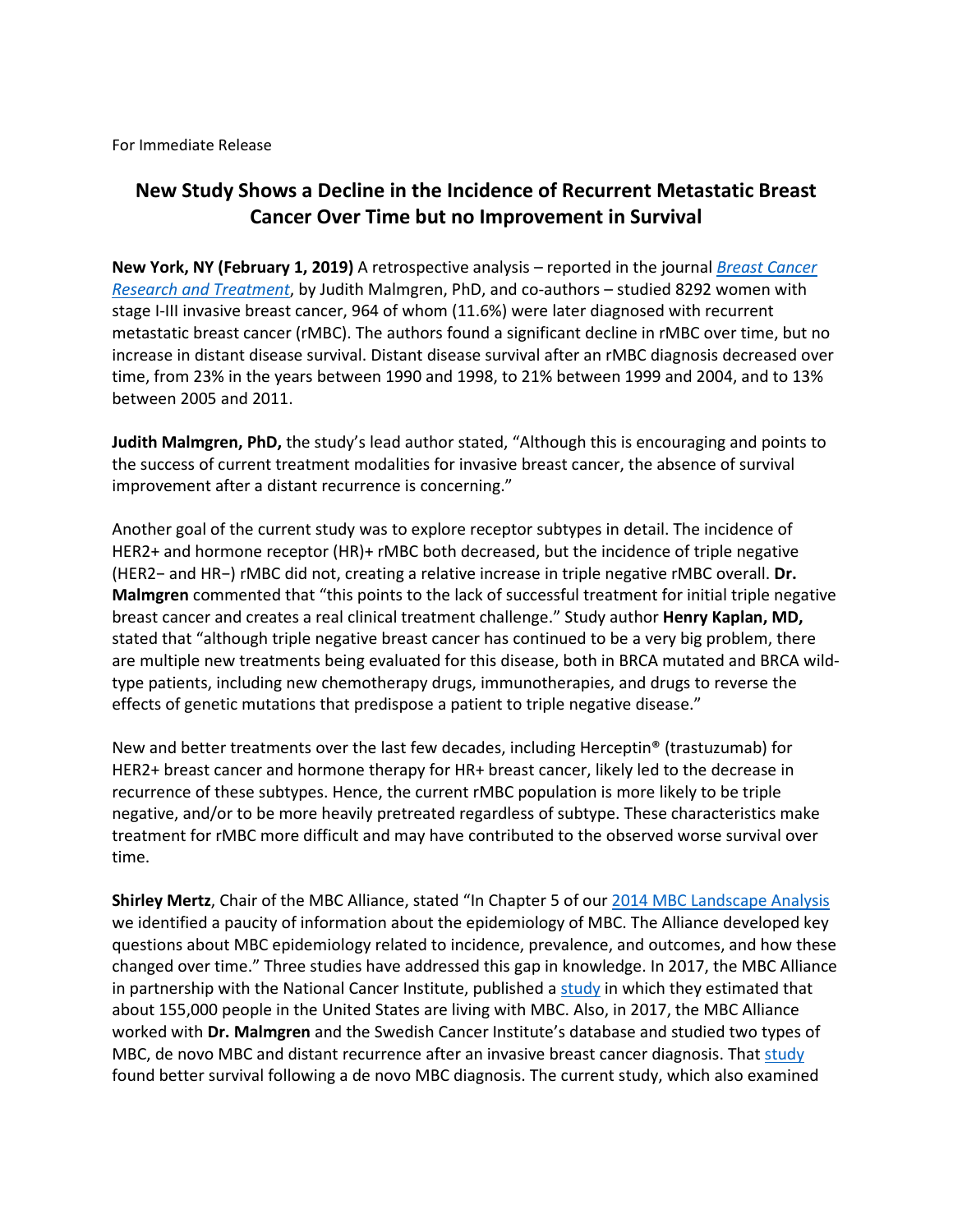data from patients in the Swedish Cancer Institute's database, was performed to address additional gaps in knowledge about MBC epidemiology.

Findings in both of Dr. Malmgren's studies show that rMBC patients do worse, both over time and compared to patients with de novo MBC. **Dr. Malmgren** noted that the findings in the current study "reinforce the difference in survival post diagnosis for de novo stage IV breast cancer compared to a distant recurrence after an invasive breast cancer diagnosis."

"The current study led by Dr. Malmgren builds on the body of research led by the MBC Alliance to answer key questions about the epidemiology of metastatic breast cancer," noted **Shirley Mertz**.

As stated in the new paper, current goals for improving survival of rMBC patients include targeted therapy and better treatments for early-stage triple negative patients, improved screening and awareness, new treatment regimens for rMBC, and universal guideline-compliant care. Patients at the Swedish Cancer Institute receive NCCN guideline-compliant care. **Dr. Malmgren** noted that they are seeing a big decline in HR+ recurrences, as well as far fewer HER2+ recurrences among these patients. She advised that "This level of care should be available to every woman diagnosed with breast cancer."

Study authors and affiliations:

*Judith Malmgren, PhD,* affiliate assistant professor of epidemiology, University of Washington School of Public Health and President of HealthStat Consulting, Inc., Seattle, WA *Marc Hurlbert, PhD*, Metastatic Breast Cancer Alliance *Mary Atwood*, *CTR,* Swedish Cancer Institute, Seattle, WA *Henry Kaplan, MD,* Chief Medical Oncology Breast Cancer Service of the Swedish Cancer Institute and clinical professor of Medicine, University of Washington

The study was supported by the Kaplan Cancer Research Fund, the Metastatic Breast Cancer Alliance, and the Surveillance Epidemiology and End Results (SEER) Cancer Surveillance System (CSS) program of the National Cancer Institute.

## **About the Swedish Cancer Institute**

The Swedish Cancer Institute (SCI) opened in 1932 as the first dedicated cancer-care center west of the Mississippi. Now in its 75th year, it is the largest and most comprehensive cancer treatment program in the Pacific Northwest. A true multidisciplinary program, SCI offers a wide range of advanced cancer-treatment options in chemotherapy, radiation therapy and surgery – backed by extensive diagnostic capabilities, patient education and support-group services. SCI's clinicalresearch arm encompasses industry-sponsored and cooperative group therapeutic trials, cancer screening and prevention trials, and investigator-initiated trials. Breast cancer screening and diagnostics are available through the Swedish Breast Care Centers and mobile mammography units. For more information, visit [www.swedish.org.](http://www.swedish.org/)

## **About the Kaplan Cancer Research Fund**

The Kaplan Cancer Research Fund at Swedish was started in 1984 as a series of grants that Dr. Henry Kaplan had received while doing research related to experimental drug trials and has continued with similar funding as well as major philanthropic support. Research efforts have